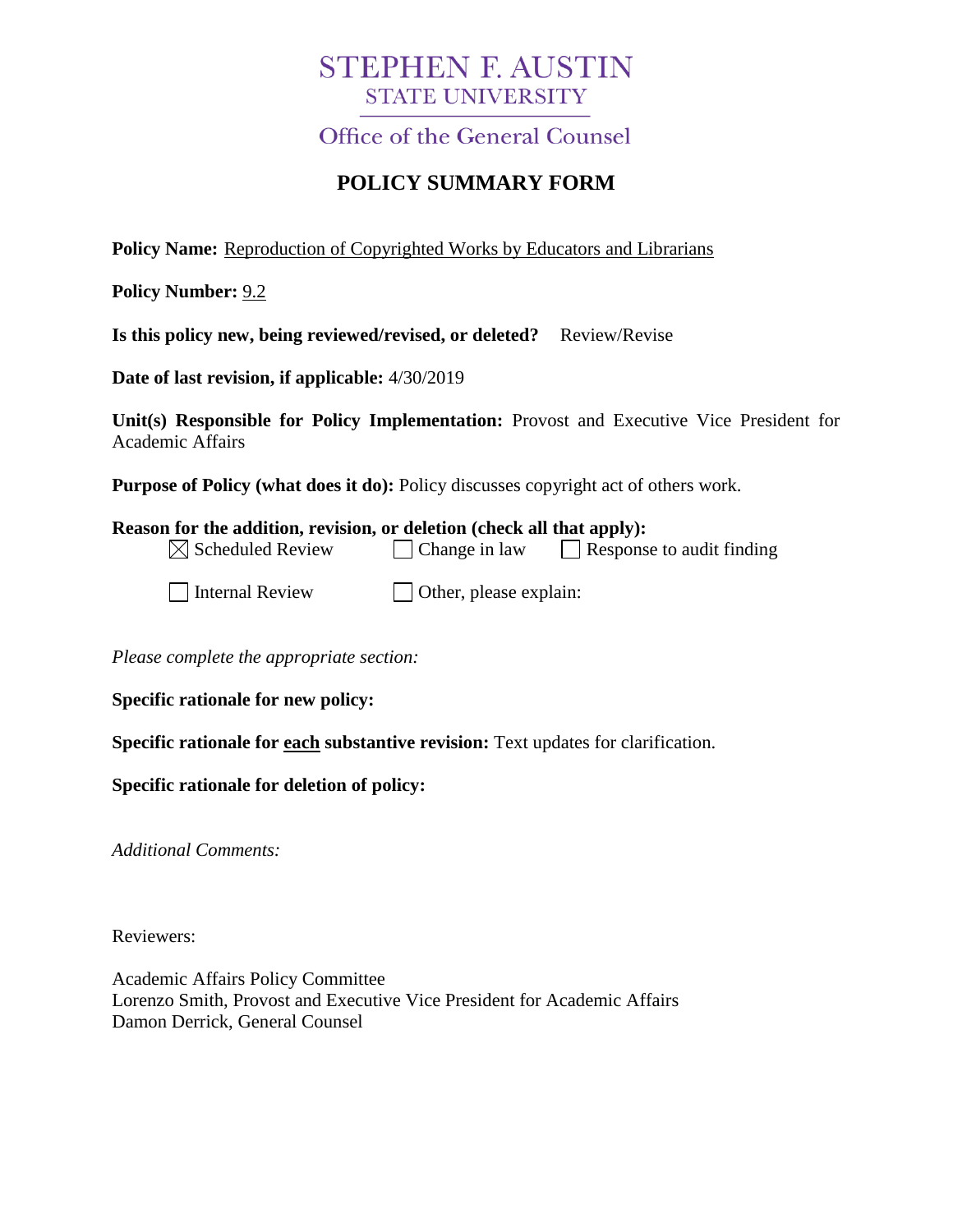# **Reproduction of Copyrighted Works by Educators and Librarians**

### **Original Implementation:** 1979 **Last Revision:** April 30, 2019*12, 2022*

The Copyright Act (17 U.S.C. §§ 101-1332) affects all types of reproduction and/or use of others' works. The following guidelines *policy* provide*s* general copyright information *and guidelines*  useful to the academic community.

#### **Public Domain**

Public domain refers to creative materials that are not protected by intellectual property laws such as copyright, trademark, or patent laws. Generally, if a work was published without copyright notice under the authorization of the copyright owner and the law does not provide an exception for the omission, the work is in the public domain if published in the U.S. *95 years after the author's death.*after 1922 *(as of 2021, 1926 or earlier)* but before March 1, 1989. The presence or absence of a copyright notice is not of significance in determining whether a work is copyrighted or is in the public domain*.* for works published on or after March 1, 1989.

*Public domain refers to creative materials that are not protected by intellectual property laws such*  as copyright, trademark or patent laws. Consult the U. S. Copyright Office website *[\(https://www.copyright.gov/\)](https://www.copyright.gov/) to determine when specific creative materials are in the public domain. The presence or absence of a copyright notice is not of significance in determining whether a work is copyrighted or is in the public domain.*

The following factors may be used to determine what constitutes a public domain work:

- works that lack originality (e.g., phone book *(white pages)*);
- works that are no longer protected by copyright;
- **•** freeware (must be expressly stated);
- U.S. Government publications;
- facts or theories; or,
- ideas, short phrases, processes, methods, and systems described in copyrighted work that are not otherwise protected by patents.

#### *Copies in the Library (17 U.S.C. § 108)*

W*W*hen *library staff are* copying or digitizing*duplicating* materials *for a patron*, the responsible party*patron* will include the following:

- any copyright notice on the original;
- **•** appropriate citations and attributions to the source; and, *The library staff member will:*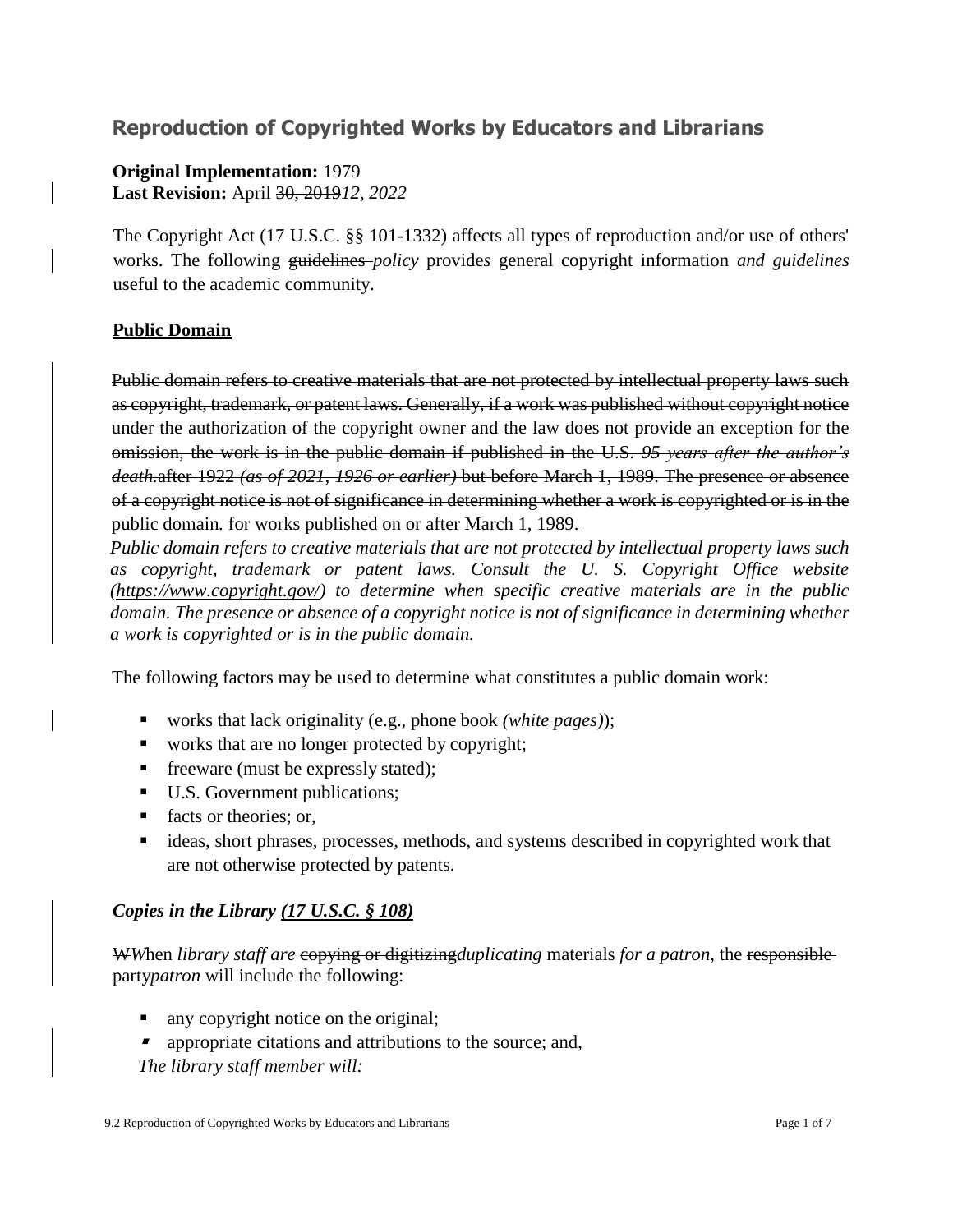■ a Section 108(f)(1) *stamp the sentence below on the first piece of each item photocopied, attach it to the glass on the photocopying equipment so that it is automatically transferred to each sheet, attach a sticker bearing this notice to each item photocopied, or use some other method whereby this message is affixed to all reproductions.* notice indicating that making a copy may be subject to copyright law.

*"Notice: This material may be protected by copyright law (Title 17 U.S. Code)."*

# **Fair Use Guidelines** (17 U.S.C. § 107)

In determining whether the use of a work is fair use, all four of the following statutory factors should be considered:

- (1) the purpose and character of the use, including whether such use is of a commercial nature or is for nonprofit educational purposes;
- (2) the nature of the copyrighted work;
- (3) the amount and substantiality of the portion used in relation to the copyrighted work as a whole; and
- (4) the effect of the use upon the potential market for or value of the copyrighted work.

#### **Single Copying for Instructional Use**

*The following guidelines can be followed in copying materials by faculty, however the law may allow more or less to be copied than stated in these guidelines.* A single copy may be made of any of the following by or for a faculty member at his or her individual request for his or her*their* scholarly research or instructional purposes:

- (1) a chapter from a book;
- (2) an article from a periodical title or newspaper;
- (3) a short story, short essay or short poem, whether or not from a collective work;
- (4) a chart, graph, diagram, drawing, cartoon, or picture from a book, periodical, or newspaper;
- (5) a single copy of an excerpt from a musical work, provided the excerpt is less than 10% of the entire work and is less than a performable unit, such as a section, movement, or aria; or,
- (6) a single copy of an entire work, provided a copy cannot be obtained at a fair price.

### **Multiple Copies for Instructional Use**

Multiple copies (not to exceed in any event more than one copy per pupil in a course) may be made by or for the faculty for classroom use or discussion; provided that copies in excess of this amount may be permissible in some circumstances under fair use. Copying will *may* not be repeated with respect to the same item for use by the same individual from term to term. In all circumstances other than the specific fair use guidelines described above for single or multiple copies, permission must be obtained from the copyright holder.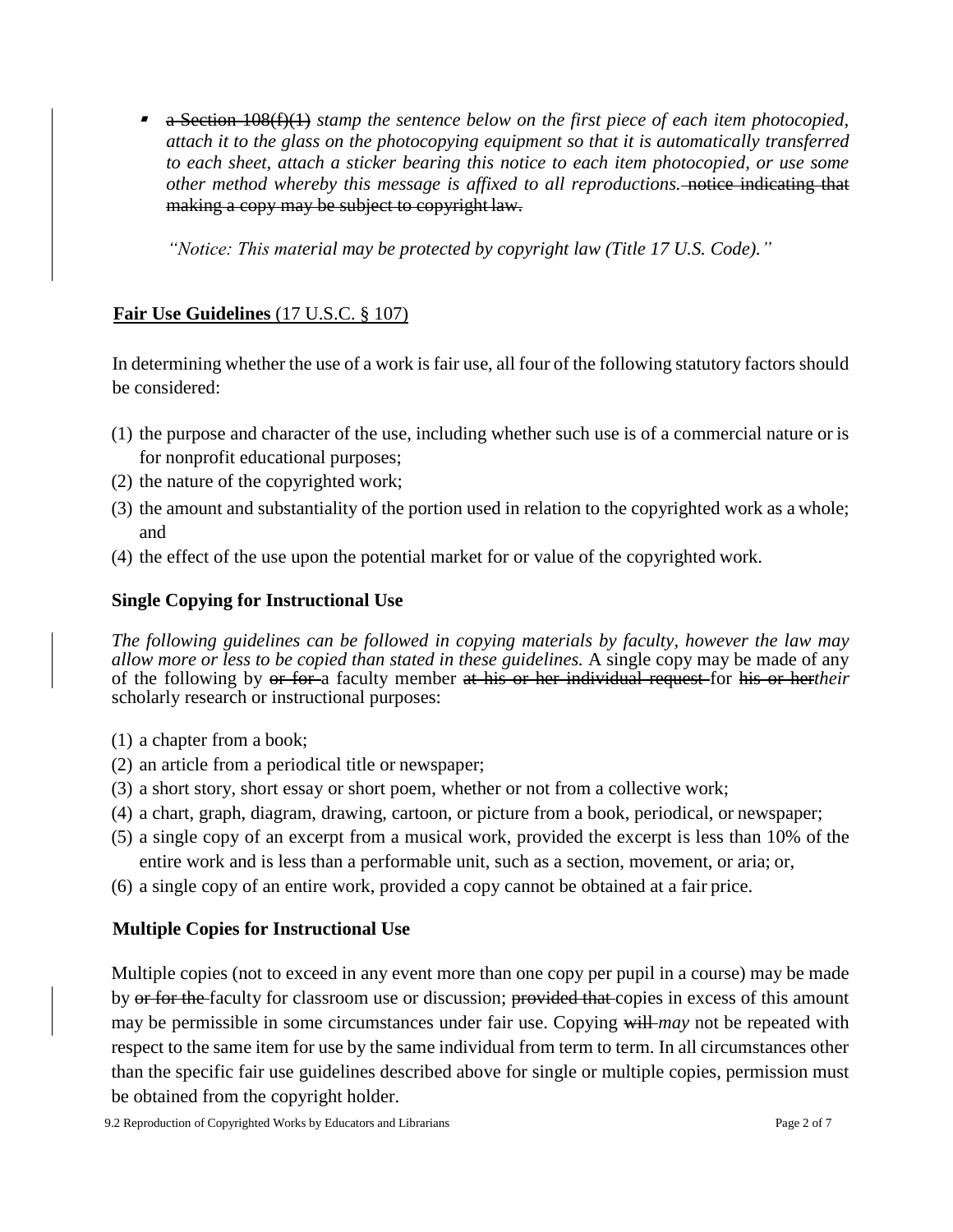#### **General Guidelines for Copyrights Related to Academic Activities**

#### **Reproduction by Libraries and Archives (17 U.S.C. § 108)**

Under Section 108 of the Copyright Act, the library is authorized to exercise special rights in addition to fair use.

- To archive lost, stolen, damaged, or deteriorating works, if a replacement cannot be obtained at a fair price;
- To engage in isolated and related reproduction or distribution of a single copy for library patrons; and,
- To provide, at the request of another library, a copy of an article or book chapter through interlibrary loan. The library may acquire up to five copies of an article from a journal published within the last five years within a calendar year. If a request exceeds the five copies permitted, the library will pay copyright royalties to the Copyright Clearance Center for subsequent requests.

For works in the last 20 years of protection and not available at a fair price, more generous copying than indicated herein may be performed, provided the purpose of the copying is to support preservation, scholarship, or research.

#### **Reserve Collections**

*It is strongly recommended that faculty link to items in the library's databases to the university's learning management system instead of duplicating materials for a class.* Copies that are digitized for placement in the university's learning management system should be structured to limit access to students registered in the course for which the materials have been placed on reserve and to instructors and staff responsible for the course or the electronic system. *The availability of these materials should be limited to the duration of the course.*

When digitizing *duplicating* copyrighted works for this purpose, the following limitations should be observed:

- single articles or chapters; several charts, graphs or illustrations; or other small parts of a work;
- a small portion of materials required for the course; or,
- copies of materials a faculty member or the library already possesses legally (i.e., by purchase, license, fair use, interlibrary loan, etc.).
- *Digital Rights Management (DRM) protections on materials may not be circumvented.*

#### **Course-pack Guidelines**

9.2 Reproduction of Copyrighted Works by Educators and Librarians Page 3 of 7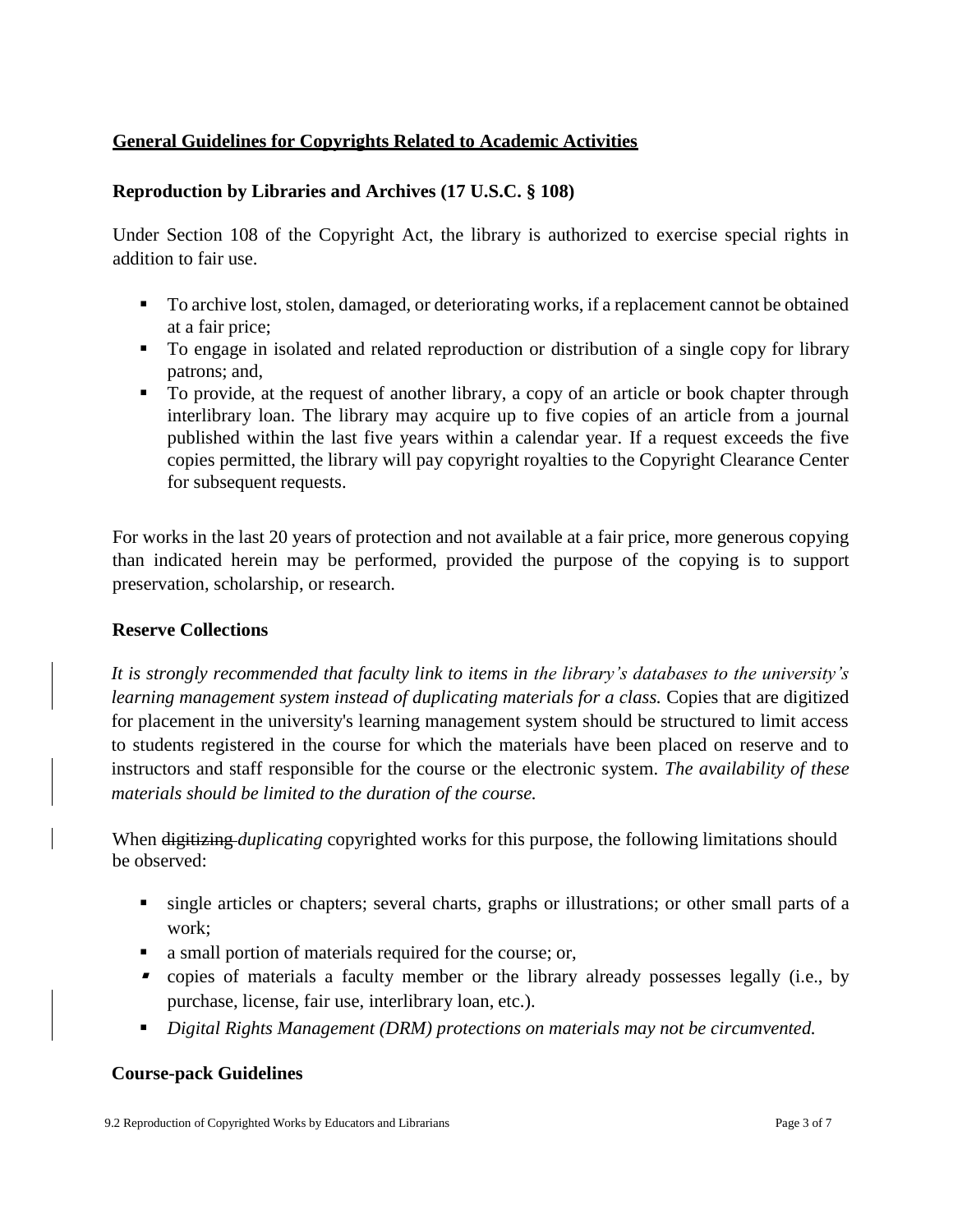The Fair Use Guidelines are applicable to course-packs. The faculty/staff member who compiles course-pack materials will be responsible for complying with these *the four factors of Fair Use.*guidelines.

Using a commercial copy shop does not necessarily relieve the course-pack creator of liability, unlessthe above guidelines*four factors of Fair Use* are followed or the copy shop pays appropriate royalties. Campus copy centers are not permitted to copy course-packs, unless these guidelines are followed.

### **Computer Software**

Only explicitly stated freeware, not shareware or other licensed software, is allowed to be freely used without a license. Appropriate licenses must be obtained for all other software use. The software user is responsible for reading and complying with all license agreements. Other university computer use policies will also apply.

### **Guidelines for Music**

The university maintains some general licenses for copyrighted music use with Broadcast Music Incorporated (BMI) and American Society of Composers, Authors and Publishers (ASCAP) for specific use areas (College of Fine Arts, Student Activities, etc.). Beyond those areas, use of music must be licensed or specific permission obtained. General guidelines for copying music are outlined below.

Copying will be limited to:

- entire works of sheet music for performance-related emergencies;
- **•** performable units of sheet music (movements, sections, arias, etc.) if out of print;
- recordings of student performances for teacher or institutional evaluation or student's portfolio; and,
- one copy of sound recordings for classroom or reserve room use.

If emergency copies are made, they must be replaced with purchased originals as soon as practical.

# **Performances and Displays in Face-to-Face Teaching and Broadcasts**

Educational institutions and governmental agencies are authorized to publicly display and perform others' works in the course of face-to-face teaching activities, and to a limited degree, in broadcasts where there is a delayed transmission of faculty instruction. These rights are described in Sections 110 (1) and (2) of the Copyright Act. *(The TEACH Act).*

# **Performances and Displays in Distance Learning** *(17 U.S.C. § 110 (1) (2). - the TEACH Act)*

Sections 110(1) and (2) of the Copyright Act may *does* not even *supersede* fair use *under 17 U.S.C. § 107*of the performance of others' works in online course materials*copyright act*. For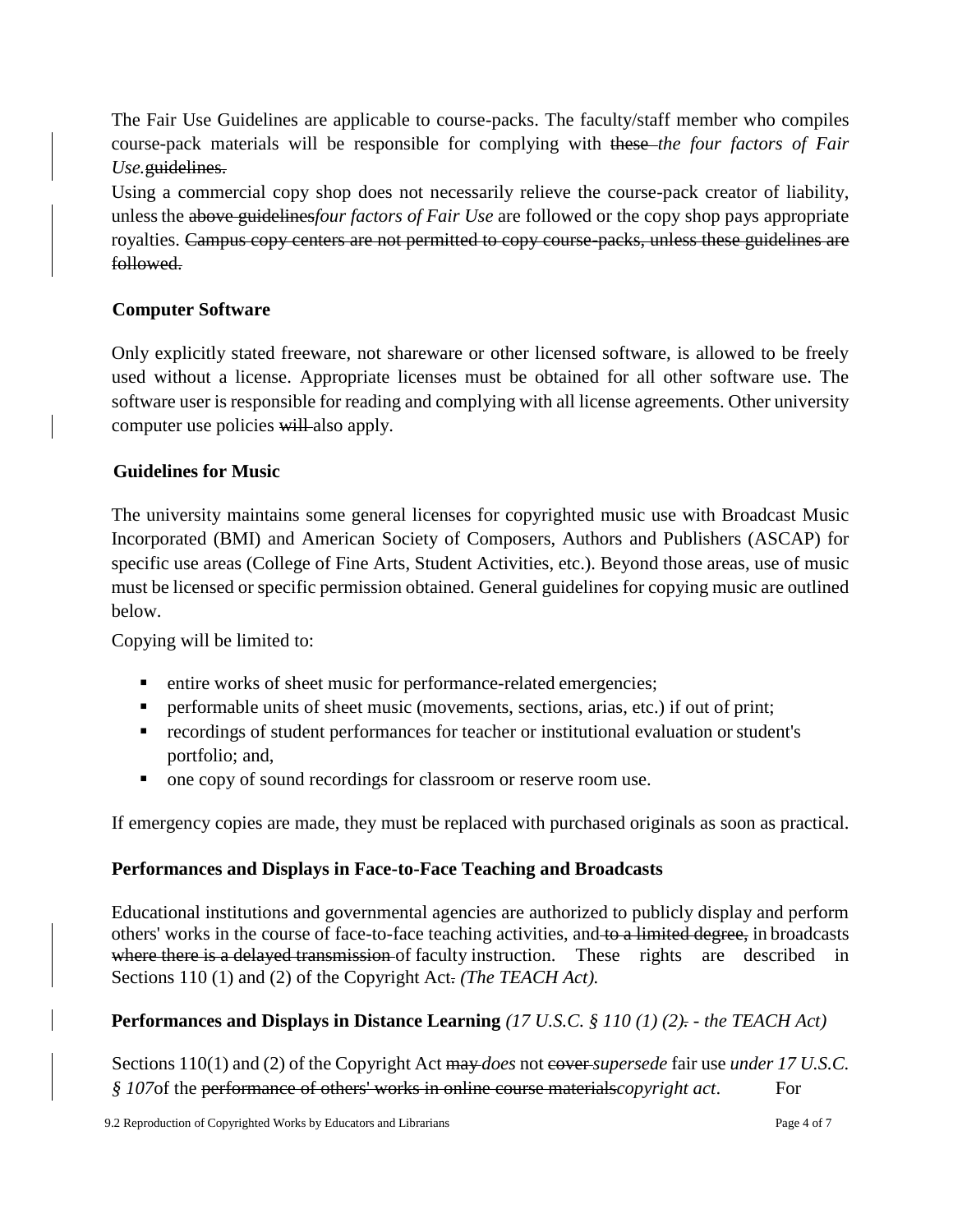purposes of distance learning, small parts of others' works may be used for a limited time, and only if a faculty member or the institution possesses a legal copy of the work.

Access will be limited to students enrolled in the class and administrative staff, and will be terminated at the end of the class term.

#### **Digitizing and Using Images for Educational Purposes**

An image should be purchased or licensed if it is available at a fair price. If an image is not readily available online or for sale or license at a fair price, it should *may* be digitized and *if* used according to the following guidelines:

- **EXEC** Access should be limited to students enrolled in the class and administrative staff as needed, and terminate access at the end of the class term (use of "thumbnails" is typically considered fair use and may be used accordingly, without this more stringent restriction).
- Use of these images at conferences is permissible.
- Students may download, transmit, and print these images to complete academic requirements, and may keep works containing images in their portfolios.
- **E** Unnecessary copies are not permissible.

## **Digitizing and Using Others' Works in Multimedia Materials for Educational Purposes**

The Conference on Fair Use (CONFU) suggests that: fair use adheres to specific numerical portion limits*guidelines*; copies of the multimedia work should be strictly controlled; and fair use "expires" after two years. Although these are important considerations, CONFU numerical limits*guidelines* do not constitute the outer limits of fair use for educational purposes.

The guidelines herein allow for the creation of unique works within the limitations provided, but not to make or distribute multiple copies. (Multimedia materials that will be licensed, distributed, or sold must obtain appropriate permission from each applicable copyright holder.)

Students, faculty, and staff may incorporate others' works into a multimedia work, and display and perform a multimedia work in connection with or creation of required academic and professional materials.

All employees who assist in making copies must comply with the fair use guidelines. All public copy machines or public copy centers on campus must have a warning notice on or near each machine which states that the responsibility for copyright infringement rests with the user. The use of printed copyright warnings transfers a portion of the responsibility for copyright compliance to the individual individual user.

Personal liability for copyright infringement can be created for willful acts. This policy has been formulated to provide specific guidance on the variety of circumstances where fair use is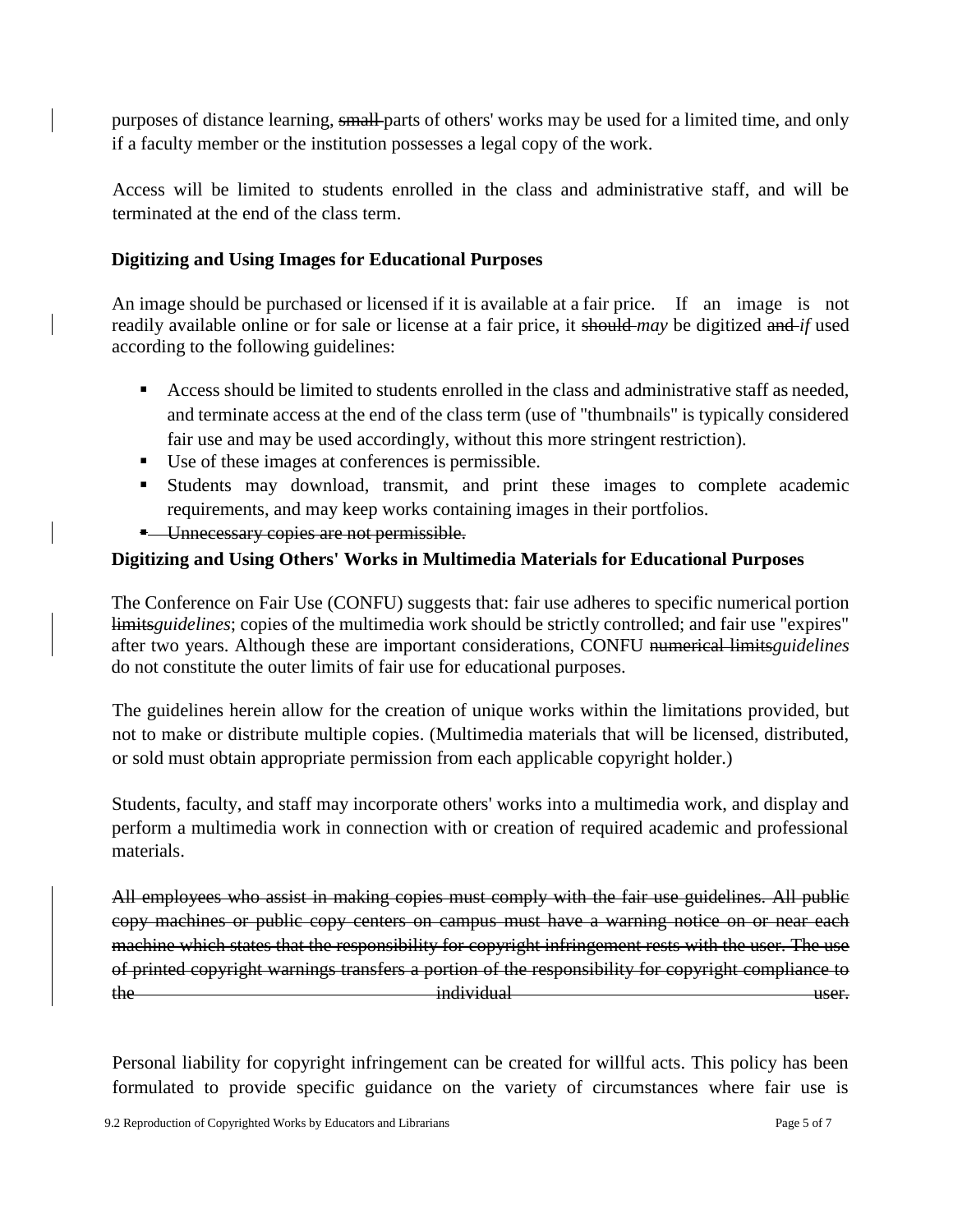permissible. The copyright law provides a good faith fair use defense (17 U.S.C. § 504(c)(2)). It applies only if the person who copied material reasonably believed that what he or she did was fair use.

Federal legislation entitled the No Electronic Theft (NET) Act creates criminal penalties for noncommercial copyright infringement of a sufficient dollar value. The academic community must be aware that distribution of pirated computer software or other copyrighted material on computer bulletin boards or other methods of distribution may constitute a federal crime, regardless of whether or not the infringer receives financial gain.

The Digital Millennium Copyright Act (DMCA) limits university liability as an internet service provider for certain copyright infringements created on-line. The university's registered agent for on-line copyright infringement complaints will be*is* the general counsel. The DMCA establishes procedures whereby, upon receipt of proper complaints, the university will block access to or take down allegedly infringing material and notify the web page owner of the complaint. Alleged infringers may issue a counter-notice, which includes a signature, description of removed material, explanation why the material did not infringe any copyright, and their name, address and phone number, with a consent to the jurisdiction of the court to be sued. Upon receipt of this counternotice, the university will re-post the material. Repeat infringers will be subject to termination of internet service by the university.

### **Recording of Broadcasts for Educational Use**

Material transmitted for public programming by broadcast stations, cable systems, satellite, or any other transmission medium may be recorded and used for educational purposes in accordance with federal copyright law, except where forbidden by an explicit agreement between the parties originating and receiving the program or information. Broadcast programs are televised programs transmitted by television stations for reception by the general public without charge. Programs may not be recorded from a television satellite/cable unless these programs are authorized for free reception or the institution obtains a license to copy the programs.

The following guidelines must be observed in the off-air recording of broadcast programming for educational use:

- (1) A broadcast transmission may be recorded off-air simultaneously with the broadcast transmission (including simultaneous cable retransmission) and retained by Stephen F. Austin State University (SFA) for a period not to exceed forty-five (45) consecutive calendar days after the date of the recording. Upon conclusion of the retention period, all off-air recordings must be erased or destroyed immediately by the holder of the recording.
- (2) An off-air recording may be used only once by an instructor for relevant teaching activities, but may be repeated one other time when instructional reinforcement is necessary. All use of recordings must be in a classroom or in similar places devoted to instruction during the first